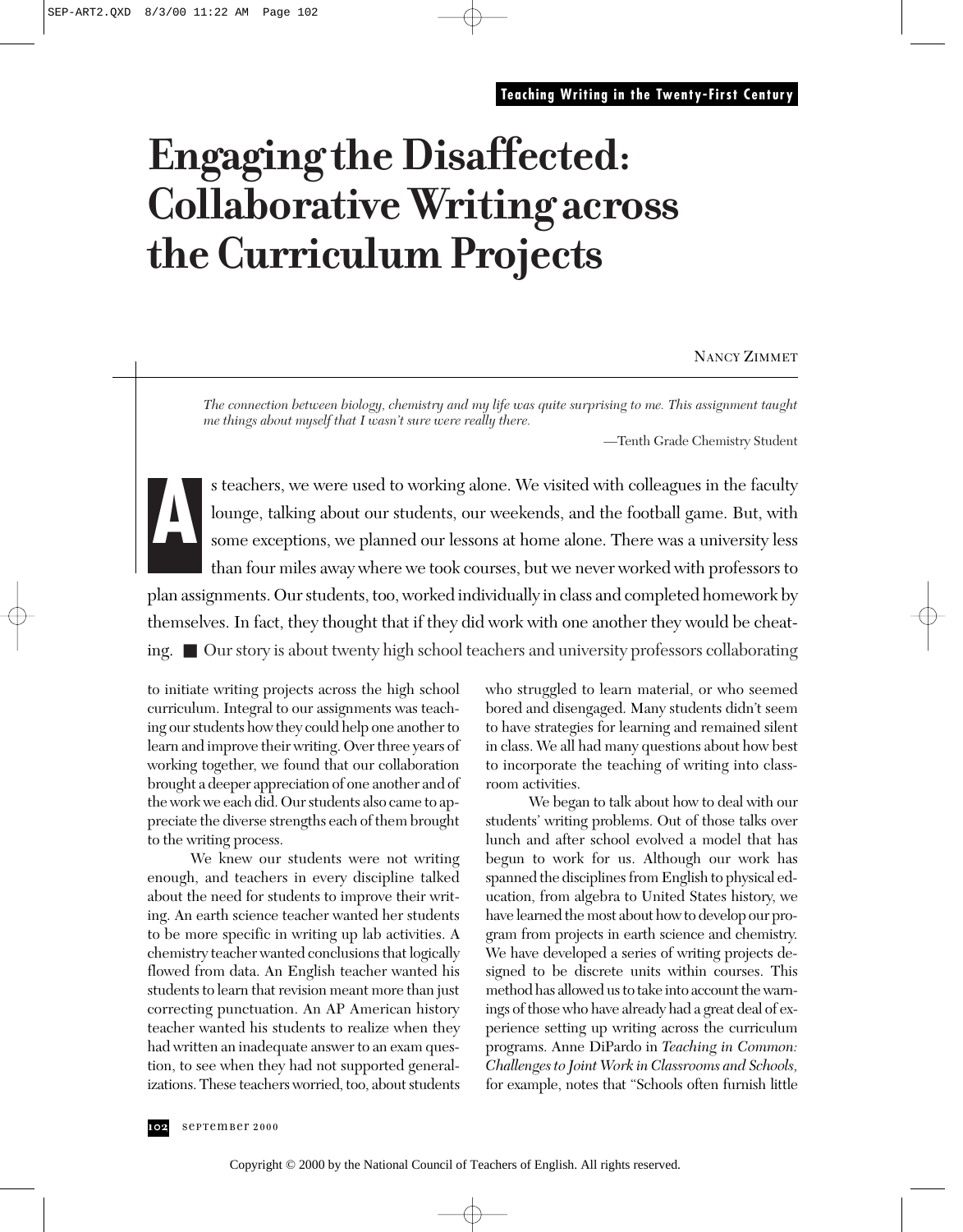incentive for collaboration, offering insufficient time, resources, or rewards for doing so" (1). That has been the case for us. We have met after full days of teaching, during our short lunch periods, or sometimes on Saturdays. Our constraints have not been our lack of commitment but, rather, the limits of our energy. By developing one discrete unit after another, however, we have been able to partially compensate for the lack of time and resources. When grades are due, or we know an AP exam is coming up for our students, we don't schedule the beginning of a new writing project.

On the field trip itself, the professor talked with students at each of four stops, answering questions as students looked for Devonian period fossils.

There are several basic principles to which all the projects adhere. We adapted composition and learning theories that stress noncompetitive learning to encourage our students to work with one another. We ask that students reexamine ideas they have about most topics, and we encourage them to question what they read in a textbook or even what they hear from us. In each project, we use a combination of formal and informal writing assignments. An informal task, such as journal writing, helps students use writing as a learning resource. The formal writing assignments—essays, memoirs, poems—are the only assignments graded.

There are similarities, too, in the working structure of each project. High school teachers initiate specific projects, depending on their concerns about the students in their classes. We set up meetings between university professors and teachers. Earth science teachers, for example, asked two geologists to meet with the entire department. During those initial meetings at the high school, professors talked about the research they were doing, and high school teachers talked about their particular interests in the field.

The high school department chair then decided she wanted to pursue a project on fossils and the geologic dating of rock layers. She and a university geologist met again several times to design a unit on fossils that began with readings, continued with a field trip for her students, and ended with reports of findings to other students and invited guests from the community. On the field trip itself, the professor talked with students at each of four stops, answering questions as students looked for Devonian period fossils. Student questions ranged from "What is this?" to "How do you know?" and "What does this mean life was like here?" Although all students kept daily journals, they chose from such final assignments as drawing fossils, describing life in a Devonian ocean, writing a story about a normal day in the life of a fossil, or keeping a diary from the point of view of a fossil.

During the fall of the second year, all the earth science teachers visited the university to meet briefly with each of the geology professors there. After these introductions, high school teachers said they felt more comfortable about calling individual professors. In addition to short phone conversations, teachers requested several one hour meetings with professors on plate tectonics, mineralogy, and hydrology.

As there is a consistent structure for our over-all organization, so are there consistent structures that we have employed in our classrooms. Students collaborate on informal and formal writing assignments through the projects in each discipline, and we build in a peer evaluation system for our teaching.

We use informal assignments to help students focus during lectures, learn how to take notes, participate in class discussions, and understand readings. When the university geologist presented a lecture to our earth science students, for example, we designed several assignments to teach them how to work with one another on taking notes and to help them be as focused as possible during the lecture.

Three days before attending the lecture, we asked students to write questions or comments about extinction, his topic for the morning. The geologist used student questions as the basis for beginning his lecture. About halfway through the period, we took five minutes for students to write another question or state some aspect of the talk they wanted elaborated. When the professor asked for comments or questions after the break, none of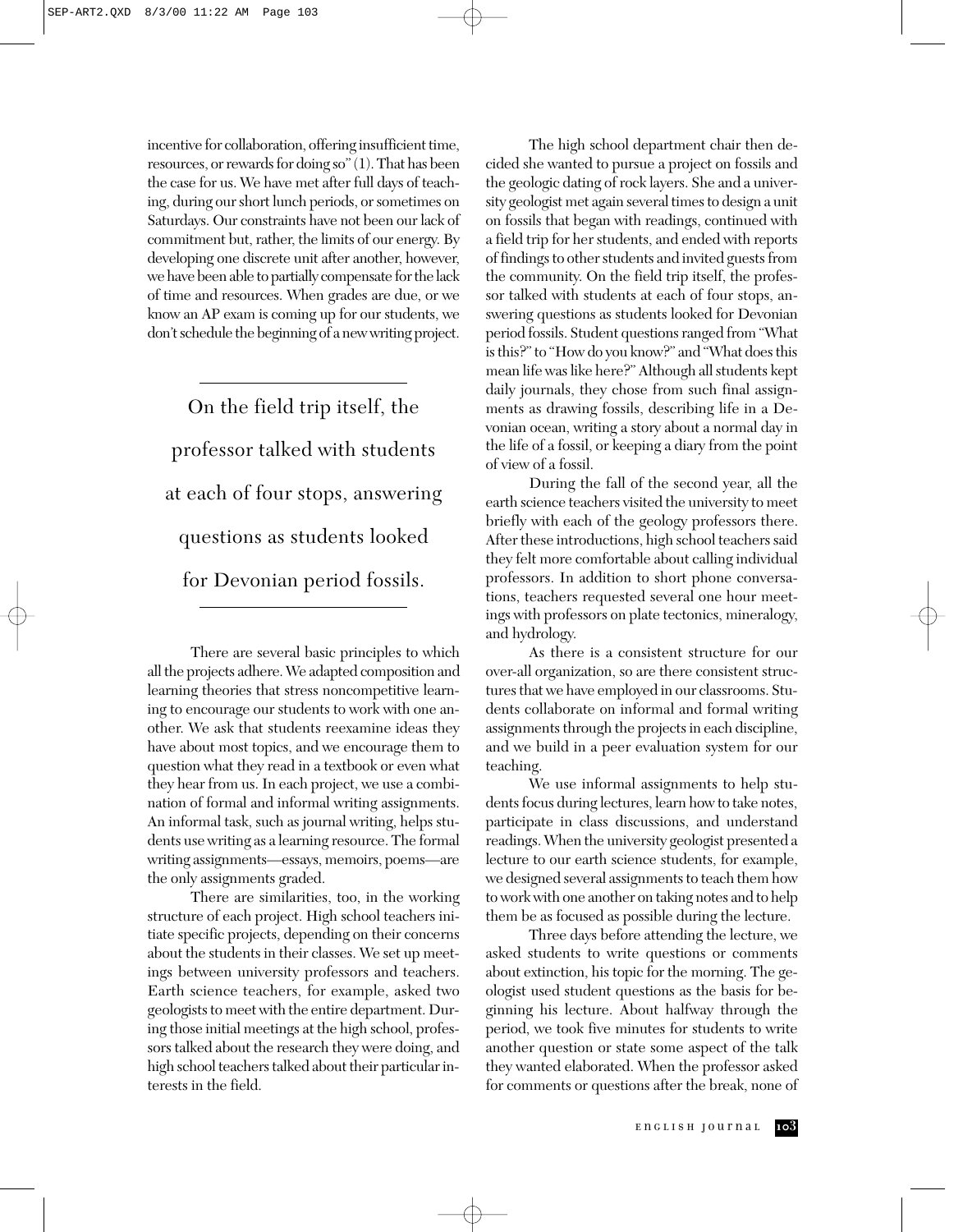the students responded. When we asked a few students to simply read what they had written on the cards, it became the basis for a lively interchange. Being able to read what they had written, instead of being asked to speak with no preparation, gave confidence to many students who tended to remain silent, even in our smaller classrooms.

At the end of the lecture, we asked students to summarize what they had heard, write one question that remained unanswered, or comment on one aspect of the lecture they had found especially interesting. We discussed some of their questions and comments in subsequent classes. These informal writing assignments helped us tailor the lecture to their interests and helped them focus on what they still wanted to learn.

After the lecture, students typed the notes they had taken and compared them to those taken by other students. Pairs of students agreed on one set of notes, typed them, and taped them to one of the classroom walls. Students moved from one set of notes to the next, making suggestions for additional information, discussing which aspects of the lecture should be highlighted and which were less important. As students justified their choices, they also made links to previous readings and came up with a few more questions.

We often use writing as a basis for discussion in our classes. We might ask students to respond in writing to the same questions we ask ourselves why some creatures become extinct and others do not, for example. Students write their answers at home the night before class, which we usually begin by asking students to compare what they have written with one or two other students before presenting their ideas to the class as a whole. The written paragraph and small group discussion seem to give even the shyest students enough security to participate more frequently.

Even though our classes may seem to be going smoothly, we've found that we sometimes overlook much that happens. We are so involved with our students and what they are doing, or not doing, that we don't see even the most obvious. Having another teacher observe our class has helped us to see more clearly. Once a teacher pointed out that we were spending much more time with two groups of boys while almost completely ignoring a group of girls. Another observer pointed out that students in the back of the room couldn't see graphics used in a report given in the front of the room. Our fellow

teachers point out things that are so easy to change for the next time, but they are also so easy to miss without an outside observer.

If there are days we feel tired or discouraged, we need only look at our students' writing for encouragement. One of our shortest and most spontaneous projects was also one of the more inspiring. Two of us had just finished Primo Levi's *The Periodic Table,* a memoir as well as a commentary on chemical elements. Sections of the book provided the base for an informal writing assignment, which, in turn, helped students prepare for writing a formal, graded paper.

We asked students to help one another with the Levi reading through such activities as copying a short passage and writing their ideas about its meaning or composing a visual image of one aspect of the chapter. In small groups, students discussed the paragraphs they had highlighted and the myriad ways they had chosen to represent the text. They explained why they had chosen certain paragraphs or why they had illustrated the ideas in a particular way—comparing drawings, charts, or graphs. Each group presented the results of their discussion to the entire class, realizing that their choice of illustrations came as a result of their own background knowledge and ways of reading the text. One student, for example, had chosen to draw a picture of prison walls to illustrate a section of the chapter on gold in which Levi describes a term in jail. Another student had done a pictorial representation of the events leading to his arrest. Still another had given the chemistry formula for gold and discussed its place in the periodic table. By comparing illustrations, students realized that they had each emphasized different aspects of the chapter and could learn about those aspects from one another. Most interesting to us were our students' disagreements and their explanations of those disagreements. Attempting to justify their ideas, they were forced into a more careful reading of the text than they would usually have done.

Our students confirmed Kenneth Bruffee's theories of the value of collaborative learning. In "Sharing Our Toys: Cooperative Learning versus Collaborative Learning," Bruffee writes about classes structured so that students discuss issues first in small groups and then with the class as a whole:

> By cultivating students' interdependence, this alternative classroom structure helps students become autonomous, articulate, and socially and intellectually mature, and it helps them learn the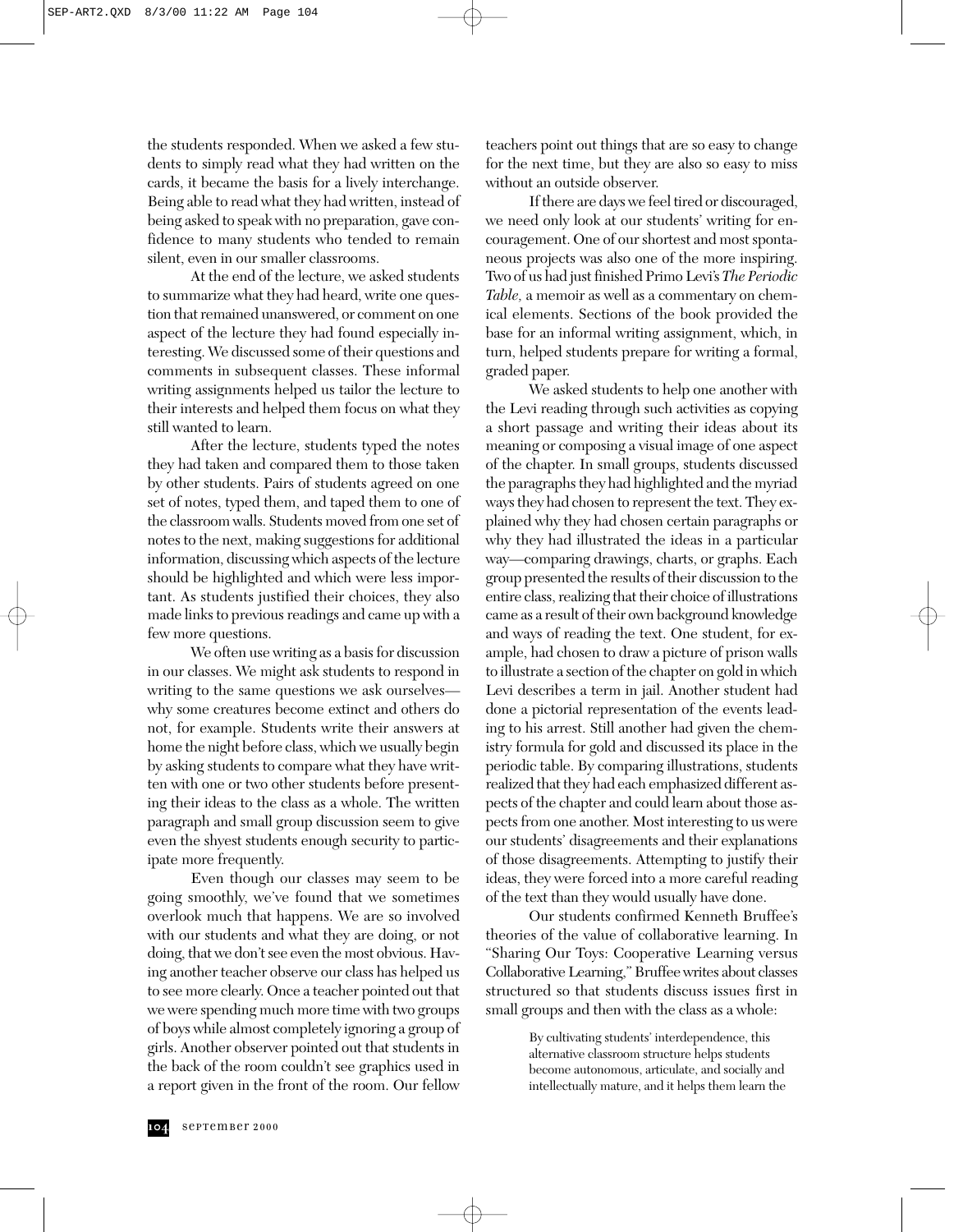substance at issue not as conclusive 'facts' but as the constructed result of a disciplined social process of inquiry. (17)

After two days of class discussion, we asked our students to think about Levi's statement, "every element says something to someone (something different to each)" (225) and to write one page about an element that said something to them. We did ask them to include chemistry information about the element, but we left the form up to them so they could develop a structure that worked well for their ideas. They could choose to write a memoir, a letter, a dialogue, an essay, a poem—whatever worked best for them.

Throughout the writing and revising process, we wanted our students to see that they could help one another, just as they had with their reading and note-taking assignments. We could have written our own suggestions on their papers, but that would have meant our making the revising decisions for them and their working in isolation.

Once again, links with the university resulted in new techniques for our students. The Writing across the Curriculum Director suggested we have our students write notes to other students in class, asking for help with aspects of their papers that most concerned them. The readers who received those notes would then respond to the specific requests of writers.

Peter Elbow and Pat Belanoff, in *Sharing and Responding,* also point out the value of readers writing letters to writers:

> By making it a letter—taking a fresh sheet of paper, addressing him or her by name ('Dear—'), and speaking in your own voice—you dignify the writing and dignify yourself. It often helps you think of particularly useful things to say and helps you naturally tailor your feedback to that person. (2)

Our chemistry students used this approach by asking their readers for information on scientific concepts or for help supporting a general concept with references to specifics in their text or data collected in a lab. Then, student readers responded. We found that it was important to give time in class to do this so that we could provide guidance as our students begin a new technique.

Although we wish our students would want to improve their writing for the love of it, they have been raised on grades. We did not grade everything they did, but we held them accountable for each assignment. Even check marks seem to say, "This is important." If the completion of an assignment is not recorded in the grade book in some way, students often think it doesn't matter, so we checked off that students wrote to one another about their papers. Because we wanted to emphasize the importance of revision, we gave our students an "A" if they completed the requirements of writing first drafts, getting comments from two readers, and substantially revising their papers.

The Writing across the Curriculum Director suggested we have our students write notes to other students in class, asking for help with aspects of their papers that most concerned them.

Their writing showed how collaboration had helped take their thinking further than it might otherwise have gone. One student took a new view of teenagers. She wrote:

> Fluorine has the highest electronegativity of all of the elements. This means that, in a bond involving the element, the bonding electrons are drawn closer to the fluorine atom than to any other atom. This occurs because fluorine has fewer inner electrons than other halogens, and therefore has less shielding. As a teenager, searching for completion of the puzzle that makes us who we are, we can assume that if such a thing existed teenagers would have the highest emotional electronegativity. A teenager searches for people to share their lives with. Someone to hold their hand on the emotional roller coaster of development. The bonds of friendship that are formed as a teenager are stronger than at any other period in one's life, because like fluorine, our "shield" is let down and friends are let into our souls. So, fluorine is a teenager: reactive, searching for something to complete itself, and dependent on what is around it.

Our students had come to a broader view of chemistry and of literature. Their working together